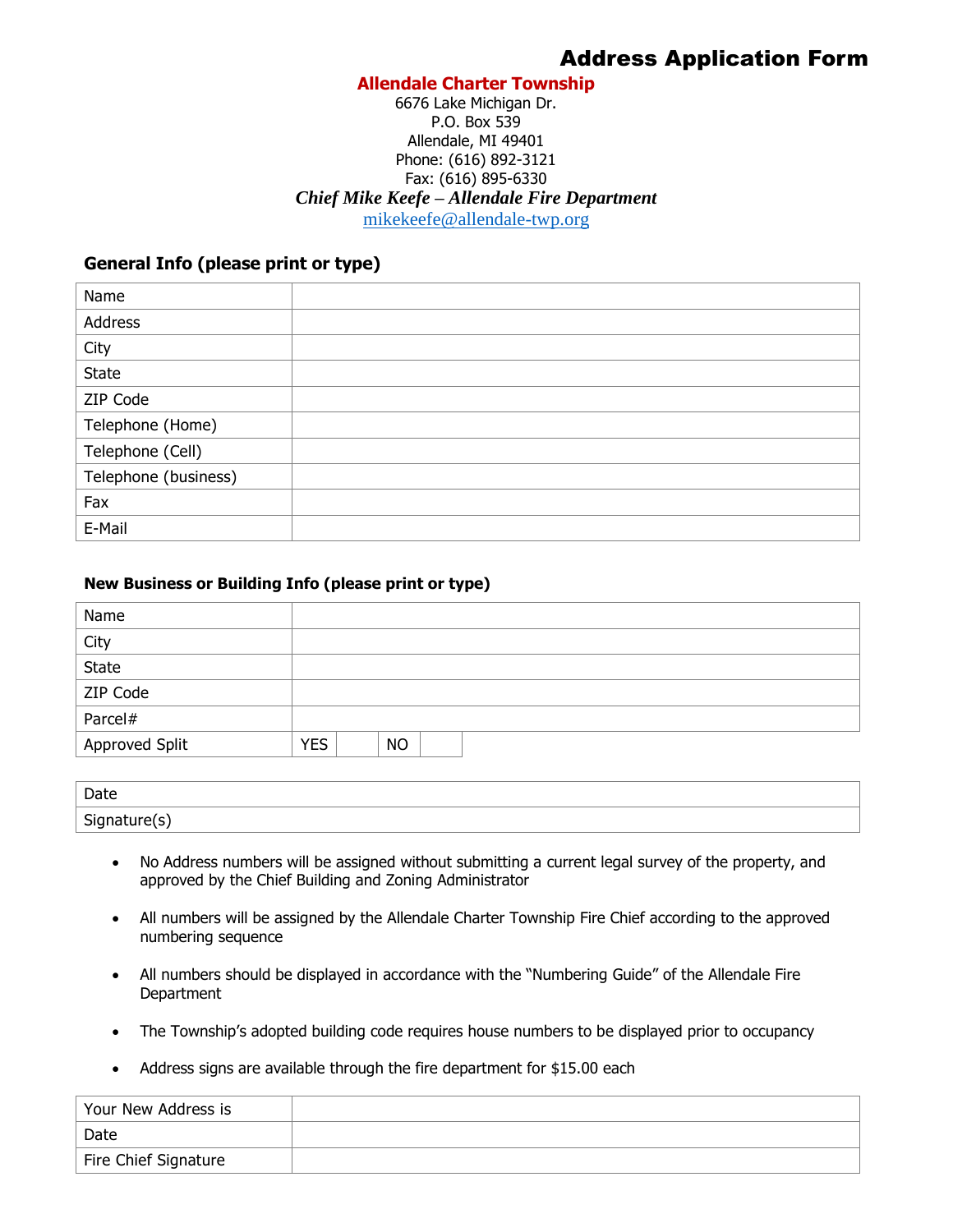# **HOUSE (LOT) NUMBERING GUIDE NUMBERS TO BE AFFIXED BY OWNERS; SIZE AND LOCATION OF NUMBERS PER FIRE DEPARTMENT GUIDELINES**

So that emergency service workers, such as firefighters, emergency medical technicians, and police, can quickly locate a particular location in an emergency, the owner, occupant, or agent of each building should affix or inscribe the proper address number according to the plan set forth in the following guide:

- A. Every building located less than two hundred (200) feet from the edge of a public or approved private road right of way, hereafter called roadway, should display Arabic numbers not less than seven (7) inches high on the side of the building facing the street to which the address is assigned. The numbers shall be clearly visible and readable to the occupants of an emergency service vehicle while traveling in either direction on the roadway.
- B. Every building located more than two hundred (200) feet from the edge of a roadway, and/or any building for which the numbers are not clearly visible and readable to the occupants of an emergency service vehicle on the roadway, should have in addition to the numbers specified in paragraph (A), Arabic numbers not less than four (4) inches in height displayed on a post, or on a regulation United States Postal Service mailbox, or on a sign, which post, mailbox, or sign shall be located directly in front of the building on the same side of the roadway. If a sign is used, it must conform to the township "Sign Ordinance." The numbers shall be clearly visible and readable to the occupants of an emergency service vehicle, while traveling in any direction on the roadway. All signs designating a business must incorporate their address as part of the sign. All number and/or letters to comply with this section.
- C. Every two (2) family or multi-family residential apartment or complex, should have its assigned number displayed in accordance with paragraph (A) & (B) above, and/or paragraph; (D), (h), & (I) below. Further, each individual apartment should have Arabic letters not less than four (4) inches high displayed on or near the front or main entrance to each apartment.
- D. Any building housing more than one (1) residence, or apartment, shall be numbered according to © above, and shall be separately numbered as Apartment No 1, 2, 3, etc. the manner to be determined by the enforcing official, or his agent. Where the building has one address and multiple store fronts the additional spaces will be suites, numbered in the following manner Suite 100, 200, 300, 400
- E. All commercial buildings should display Arabic numbers not less than seven (7) inches high and conforms to section (B) & (C) above, as applicable.
- F. Every building, while under construction, must have temporary numbers displayed. The numbers shall be clearly visible and readable to the occupant of an emergency service vehicle, while traveling in either direction on the roadway.
- G. The color of the Arabic numbers and/or letters shall be in contrast to the immediate background to which they are affixed or inscribed. The numbers shall be displayed so as to be readily visible and readable during normal daylight hours.
- H. The above sections shall be construed to mean that, if the Arabic numbers and/or letters as specified herein are hidden by an awning, overhang, or other obstruction, or I the numbers are not clearly visible and readable to the occupants of an emergency service vehicle on the roadway, then the owner, occupants of an emergency service building shall place supplementary Arabic numbers and/or letter in the manner determined by the enforcing official, or his agent, to best meet the intent of this guide.